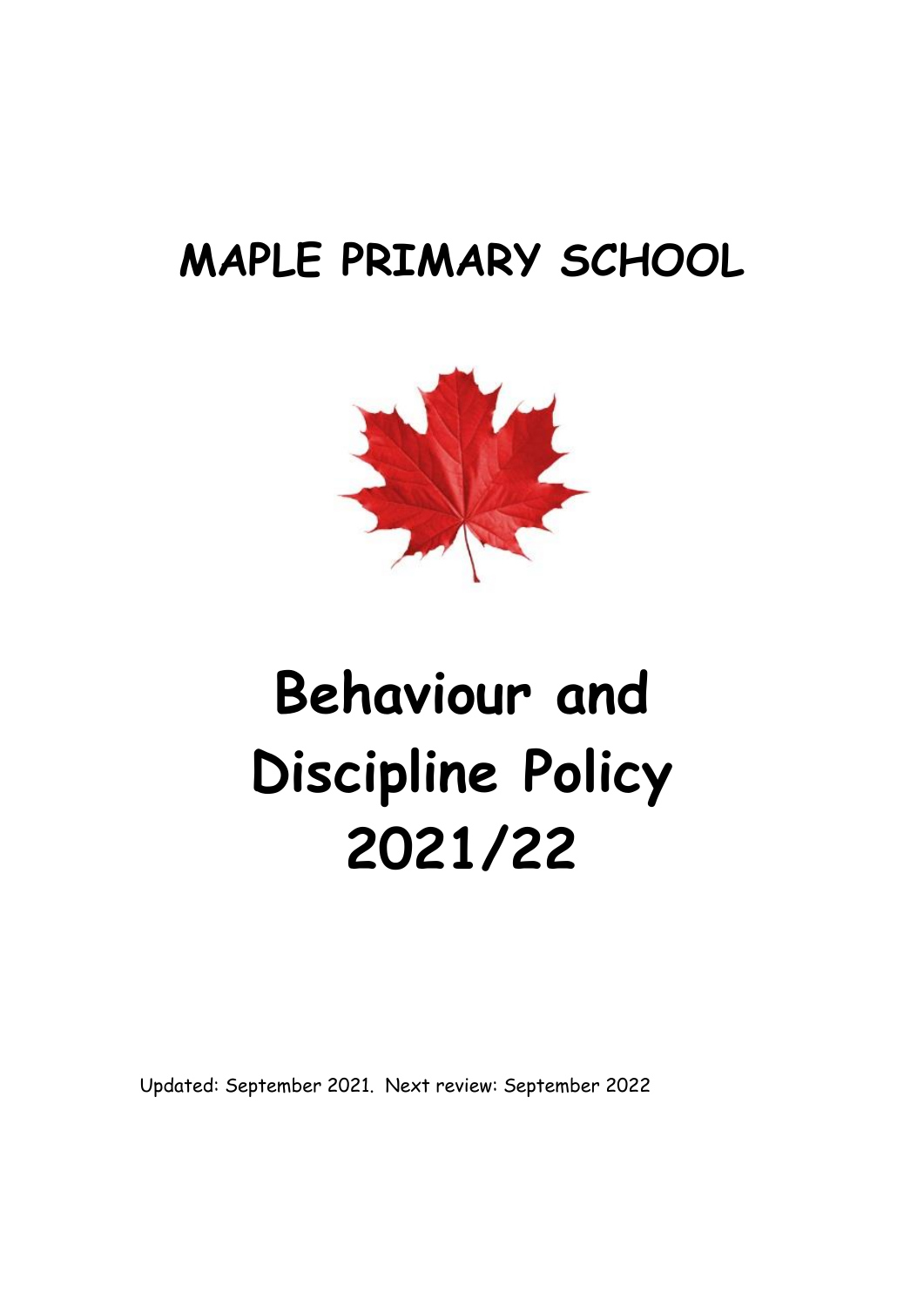## **1. Principles of good behaviour**

- 1.1 Maple School believes that an effective school is one in which the learning environment is underpinned by an ethos shared by all adults and pupils.
- 1.2 The positive values promoted by the school are encompassed in the following three of the school aims:
- to foster a sense of friendship, community and citizenship through an effective home and school partnership in which children are valued, encouraged and supported.
- to develop consideration and tolerance, sensitivity and honesty, courtesy and mutual respect, resilience, independence and enquiring minds in all our children.
- to work together to nurture a sense of well-being and an awareness of the academic, physical, social, cultural, emotional and spiritual needs of others.
- 1.3 As adults within the school community, our objectives in promoting this policy are:
- to promote equality and fairness in the school community.
- to discourage any forms of discrimination on the grounds of gender / race / religion / disability
- to encourage children to develop good relationships with peers and adults.
- to enable children to take on appropriate responsibility.
- to promote good behaviour in classrooms and in the playground between children working together around our school and towards all adults who work with our pupils.
- to discourage inappropriate behaviour (for definition, see 6).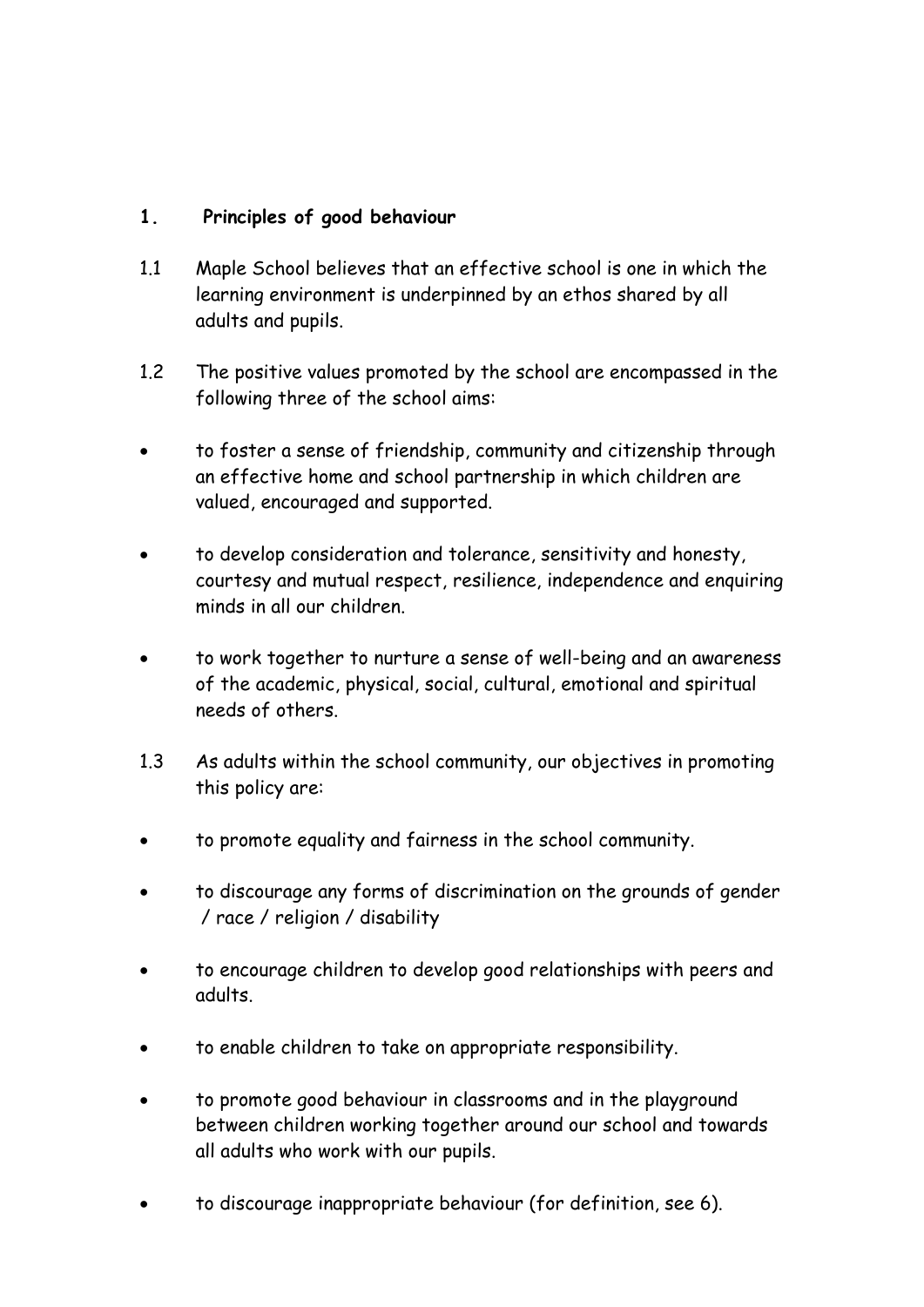- to encourage regular and punctual attendance at school for all pupils, including those in the Reception Class who are not of statutory school age.
- to ensure that principles of equal opportunities for all children underpin these objectives and the implementation of this policy, as further described in the Equal Opportunities Policy.
- to help the children to understand and encourage them to respect British Values and the importance of citizenship.

#### **2. Aims of the policy**

- 2.1 To identify and clarify expectations of standards of behaviour and discipline within school.
- 2.2 To communicate such expectations to all members of the school community including children and parents/carers.
- 2.3 To provide practical and procedural guidelines in relation to both positive and negative behaviour.
- 2.4 To enable the development of this policy through the active participation and agreement of the whole school community, including the pupils and parents/carers.

## **3. Expectations and standards**

- 3.1 Maple School expects all members of the school community to behave in ways consistent with the school's aims and school rules. We aim to promote these values by setting a good example, by recognising children's good behaviour and through positive encouragement.
- 3.2 Maple School firmly believes in partnership with parents in promoting the ethos of the school and in resolving any difficulties should they arise.
- 3.3 Maple School believes in rewarding positive behaviour which embodies the school's ethos and values (see 5).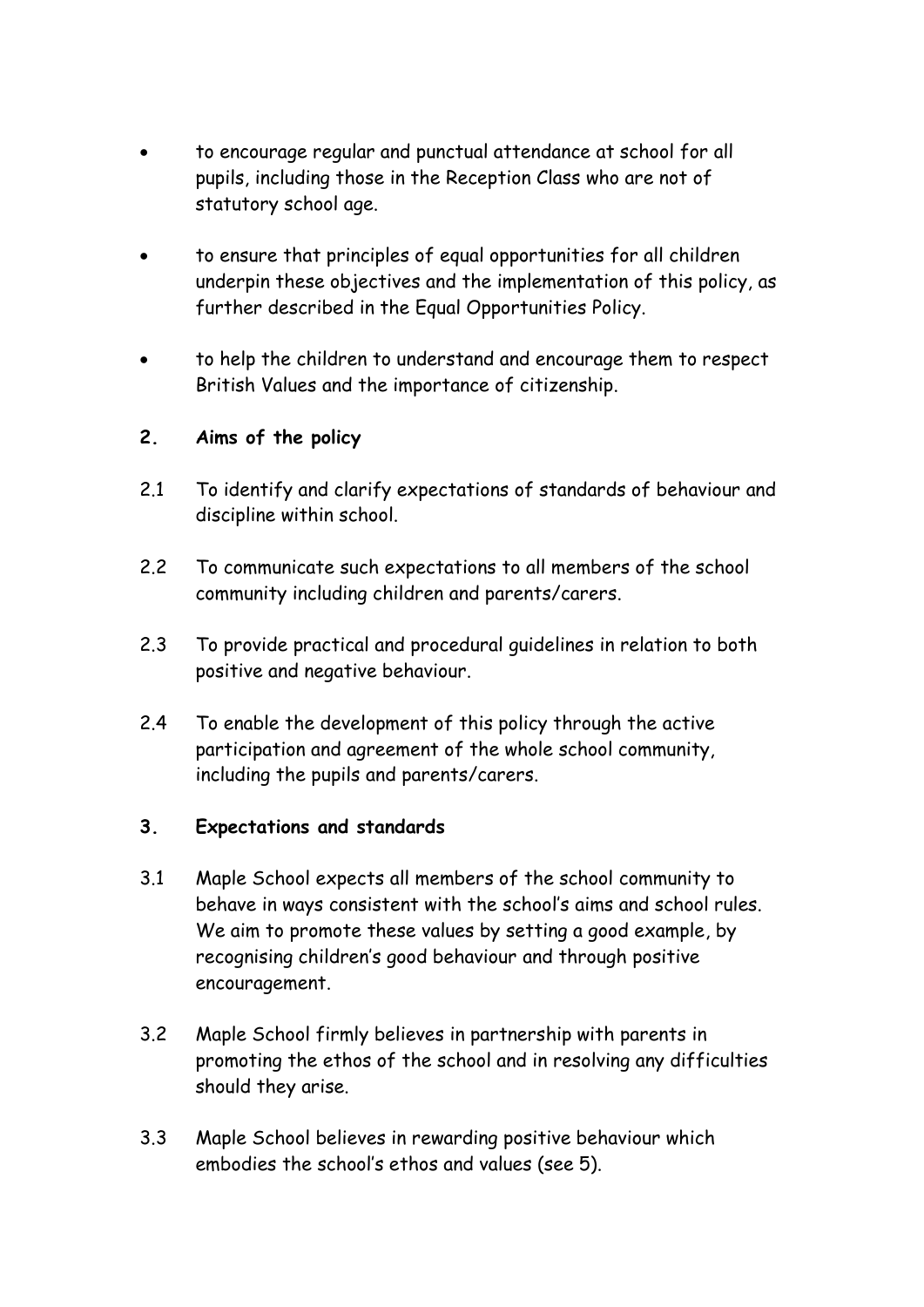- 3.4 We believe that negative behaviour should be dealt with consistently and fairly in consultation with parents where appropriate (see 6-8).
- 3.5a In order to assist in the smooth running of the school, some school rules have been agreed. In addition, each class may choose to adopt age-appropriate further rules for their own particular needs.
- 3.5b Agreed rules will be displayed in the school, and discussed in classes in a way that is appropriate to the age and maturity of the year group. Parents will be informed of the rules through the school prospectus, new parents' induction and school newsletters.

#### **4. Communication**

- 4.1 Where the school has a concern about an individual child/ incident that it wishes to discuss with parents, the teachers or the Headteacher will contact the parents / carers requesting an opportunity to meet.
- 4.2 The school actively encourages parents to discuss their concerns on matters of behaviour of children either with the relevant class teacher, or the Headteacher as appropriate.

## **5. Rewards for positive behaviour**

A positive reward system operates across the school. Example rewards may include:

- House points
- Headteacher's Awards
- Class reward systems (i.e. Marbles in a jar)
- **Golden Time**
- Head Teacher's stickers
- Positive Praise
- 'Chocolate Fridays' (pupils meeting with the Head or Deputy)

#### **6. Unacceptable behaviour**

6.1 Maple School identifies the following behaviour as unacceptable: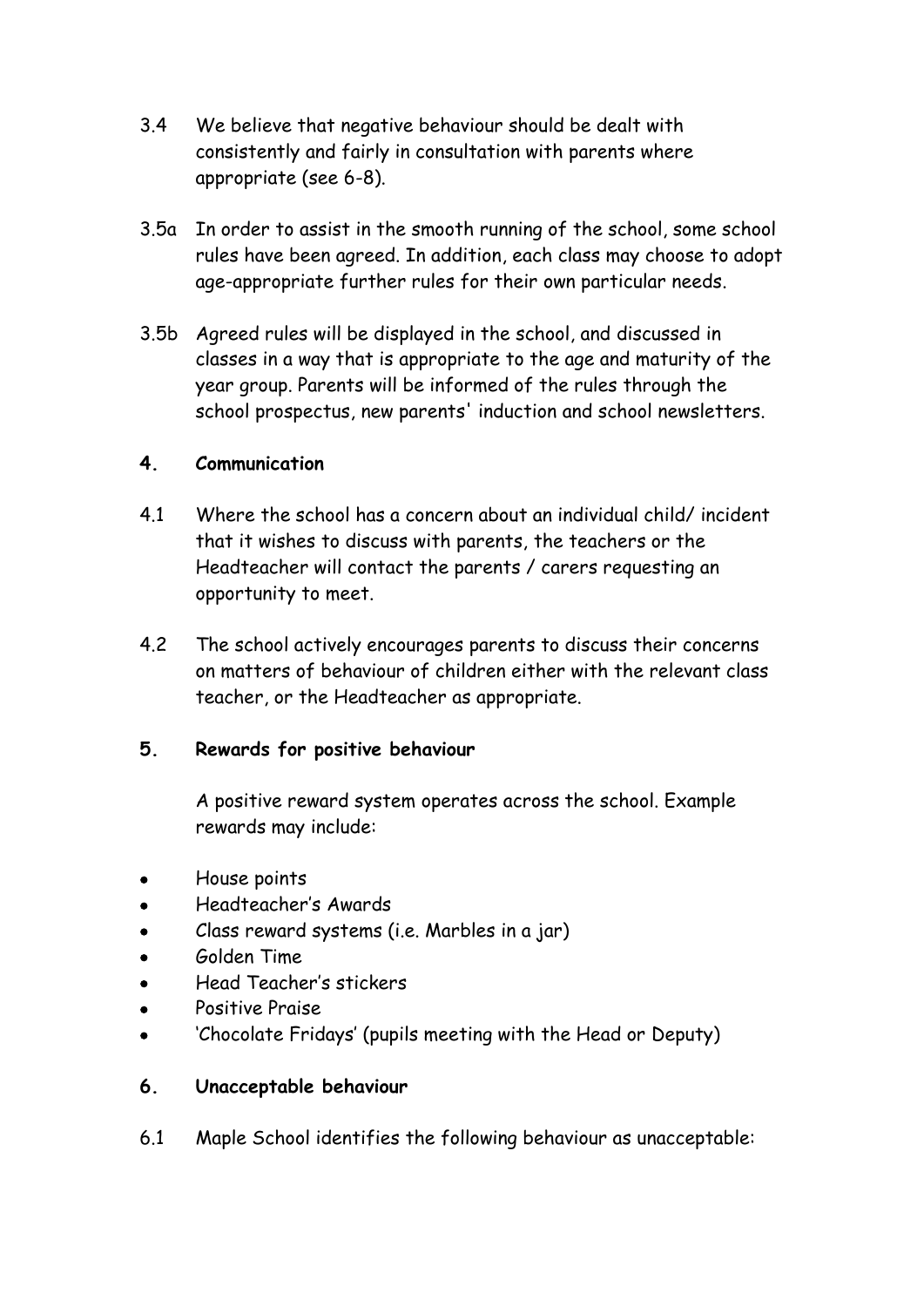- Physical assaults (to either staff or pupils) e.g. punching, kicking, spitting, pulling hair, biting, poking with implements (e.g. stick).
- Verbal abuse (to either staff or pupils): including name-calling and insults based on a child's race or ethnic origin, gender, physical attributes, background and capability; threats, bribery or intimidation; and insulting gestures (e.g. v signs).
- Psychological abuse: including mimicking speech, physical disability or accent, spoiling of a child's work or possessions, hiding of or theft of another person's things or classroom equipment; and scapegoating.
- Cyber abuse e.g. inappropriate use of messaging and visual images, directly or indirectly, using social media.
- Ridiculing someone's physical characteristics e.g. gender, someone's size, wearing glasses etc.
- Coercion: this may include persuading others to act in any of the above ways but may also imply elements of exclusion of children from their group.
- Racial /Sexual harassment: any of the above behaviour that is rooted in racial or sexual innuendo or similar.
- Any situation that may be affecting a child's mental health and wellbeing.
- 6.2 In line with Keeping Children Safe in Education (2021) all staff understand their responsibility to recognise and react to peer on peer (child on child) abuse. All staff are aware that abuse is abuse and peer on peer abuse will never be tolerated or passed off as "banter", "just having a laugh" or "part of growing up".
- 6.3 We believe that there is a distinction between a one-off incident (unless of a very serious nature) and behaviour that is repeated or continuous. Repeated unacceptable behaviour in most instances constitutes bullying and is dealt with under the Maple School Anti-Bullying Policy.
- 6.4 Special allowances may need to be made for the behaviour of some children with protected characteristics. Any such children will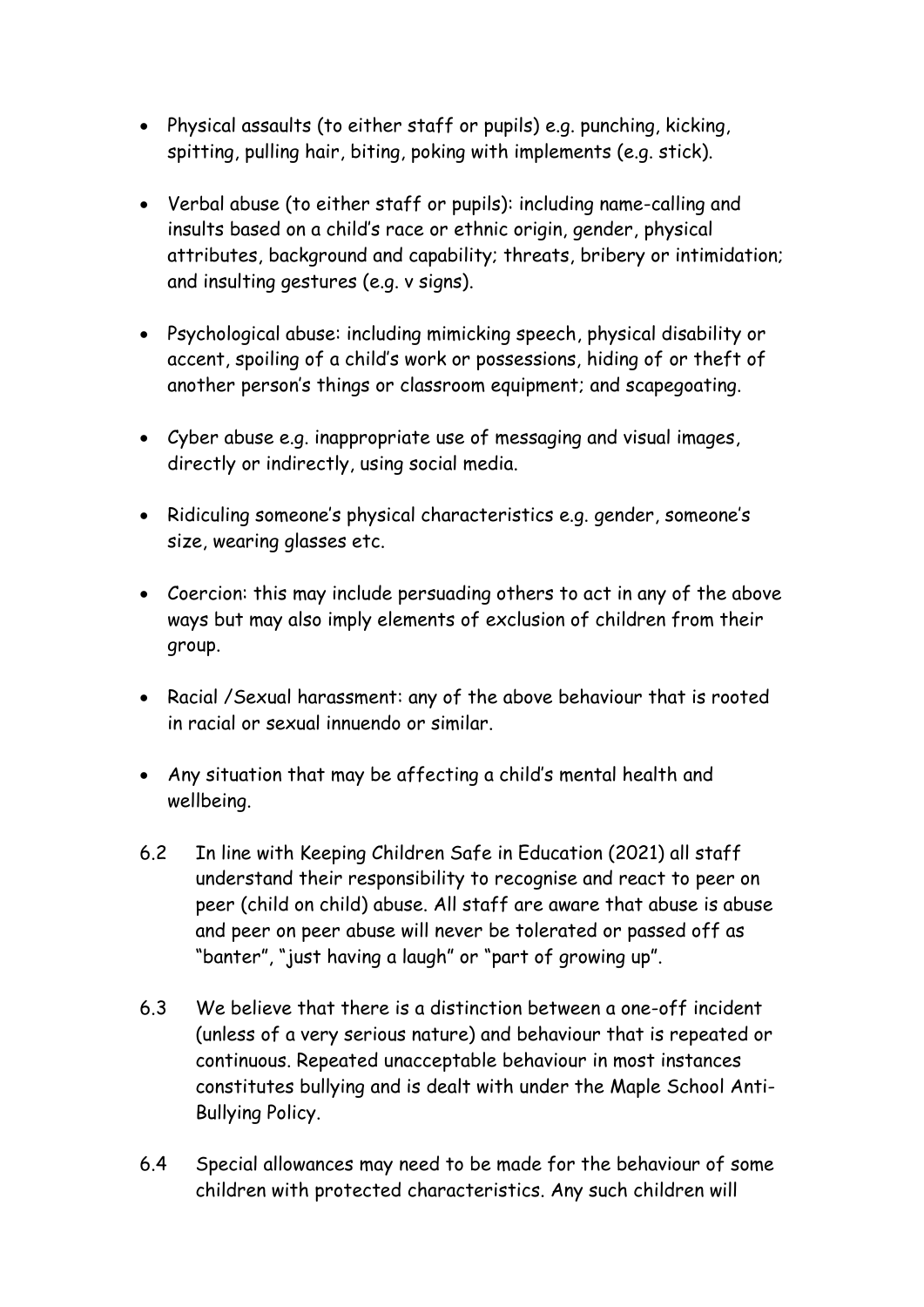need to be carefully and individually monitored in order to manage their behaviour, with a written log kept if considered necessary.

6.5 The procedure for dealing with the exclusion of pupils with protected characteristics is as per County procedures.

#### **7.0 Bullying**

The school has a separate policy on Anti-Bullying. This details the definition of bullying and outlines the school guidelines for dealing with incidents, in accordance with Herts County Guidelines.

#### **8.0 Procedural arrangements**

- 8.1 Any teacher or relevant playground supervisor will investigate an incident of unacceptable behaviour. This will involve listening carefully to what the child in question has to say and to any other children involved in the incident. These incidents will be dealt with appropriately, e.g. time out by the fence if deemed necessary.
- 8.2 The child's class teacher will be informed as soon as possible and will determine what action, if any, should be taken.
- 8.3 Where the unacceptable behaviour is considered to be serious the matter will be reported to the Headteacher and/or Deputy Headteacher for investigation. Such incidents may be recorded in the 'Incident Book'. This book is monitored by the Headteacher and kept in his office. The child's class teacher will be notified of the outcome of the investigation.
- 8.4 Teachers, including the Headteacher and Deputy Headteacher, will use their experience and professional judgement in deciding whether or not parents should be informed of minor infringements of school rules or inappropriate behaviour.
- 8.5 When a child's behaviour is causing concern, the class teachers will keep an on-going log to record any behaviour-related incidents, either in the classroom and/or on the playground.
- 8.6 Serious incidents or incidents of a repeated nature will be investigated under the Bullying Procedure.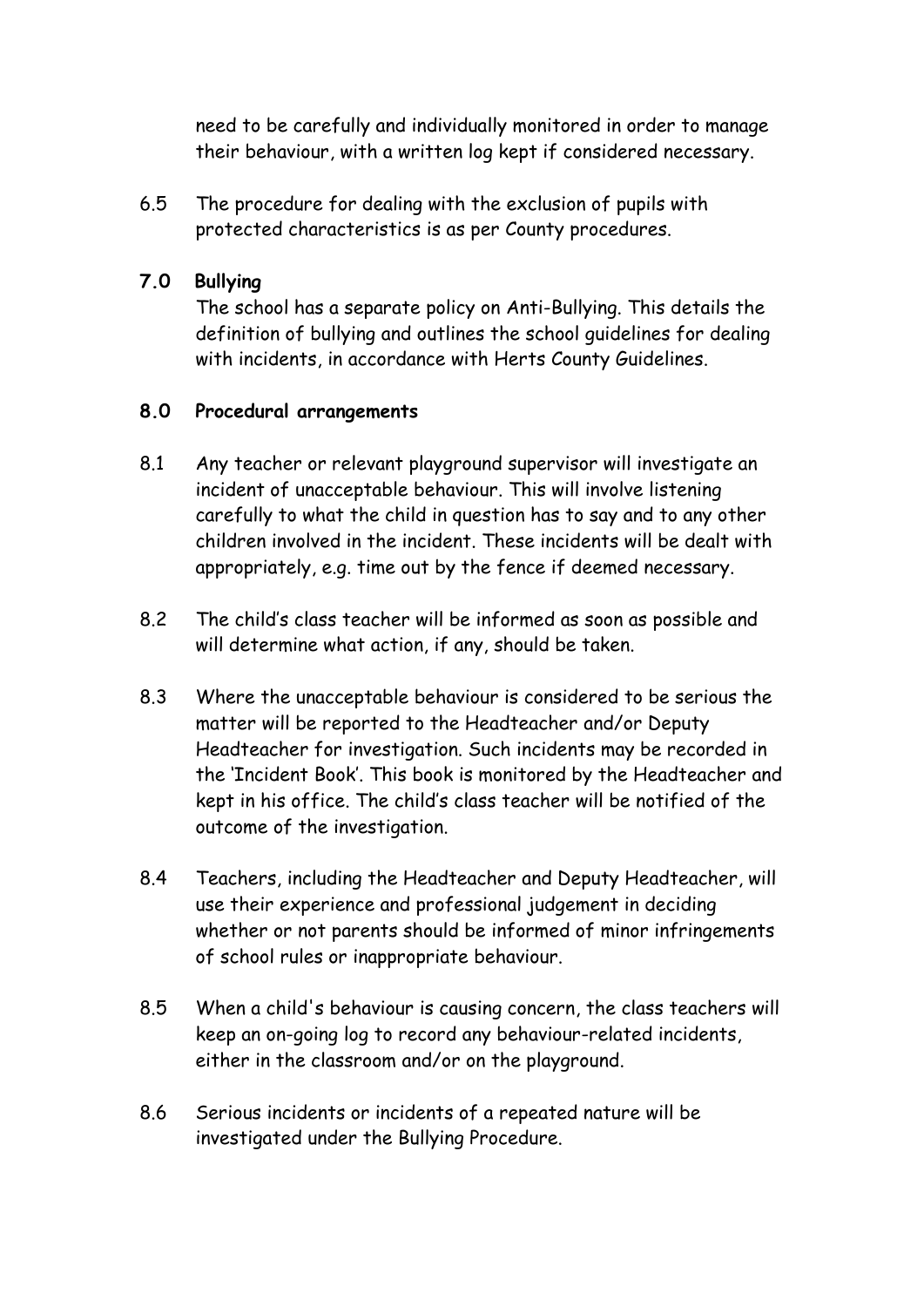8.7 Parents of pupils involved in a behavioural incident will only be informed about sanctions imposed by the school that relate to their own child. Specific information about any sanctions involving other children will not be shared.

#### **9.0 Sanctions**

- 9.1 Resolution of incidents by the school alone may include a reprimand by the teacher, lost Golden Time, withdrawal from morning, lunchtime or afternoon playtime or special classtime activity / outing, and/or referral to the Deputy or the Headteacher.
- 9.2 If a child's behaviour in the playground is causing concern, for a certain period of time the child may only be allowed out to play under close supervision by a member of staff (usually the Head or Deputy).
- 9.3 Where parents have been involved, sanctions may include the above and/or an agreement between the school, parent and child concerning expectations about future conduct and sanctions concerning further breach. This process may include the involvement of outside agencies, such as the Attendance and Pupil Support Team, CAMHS (mental health service), Educational Psychologist or Links Centre.
- 9.4 Fixed term exclusion. This sanction may only be imposed by the headteacher, or the acting head if the headteacher is not on site. Its main purposes are a) to provide a 'cooling off period' – pending agreement with parents and pupil about future conduct as above – and b) to protect staff and pupils from the unacceptable behaviour listed in section 6.1. See LA Exclusions Guidance for procedures relating to governing exclusions and parents' rights to make representations to the Governing Body.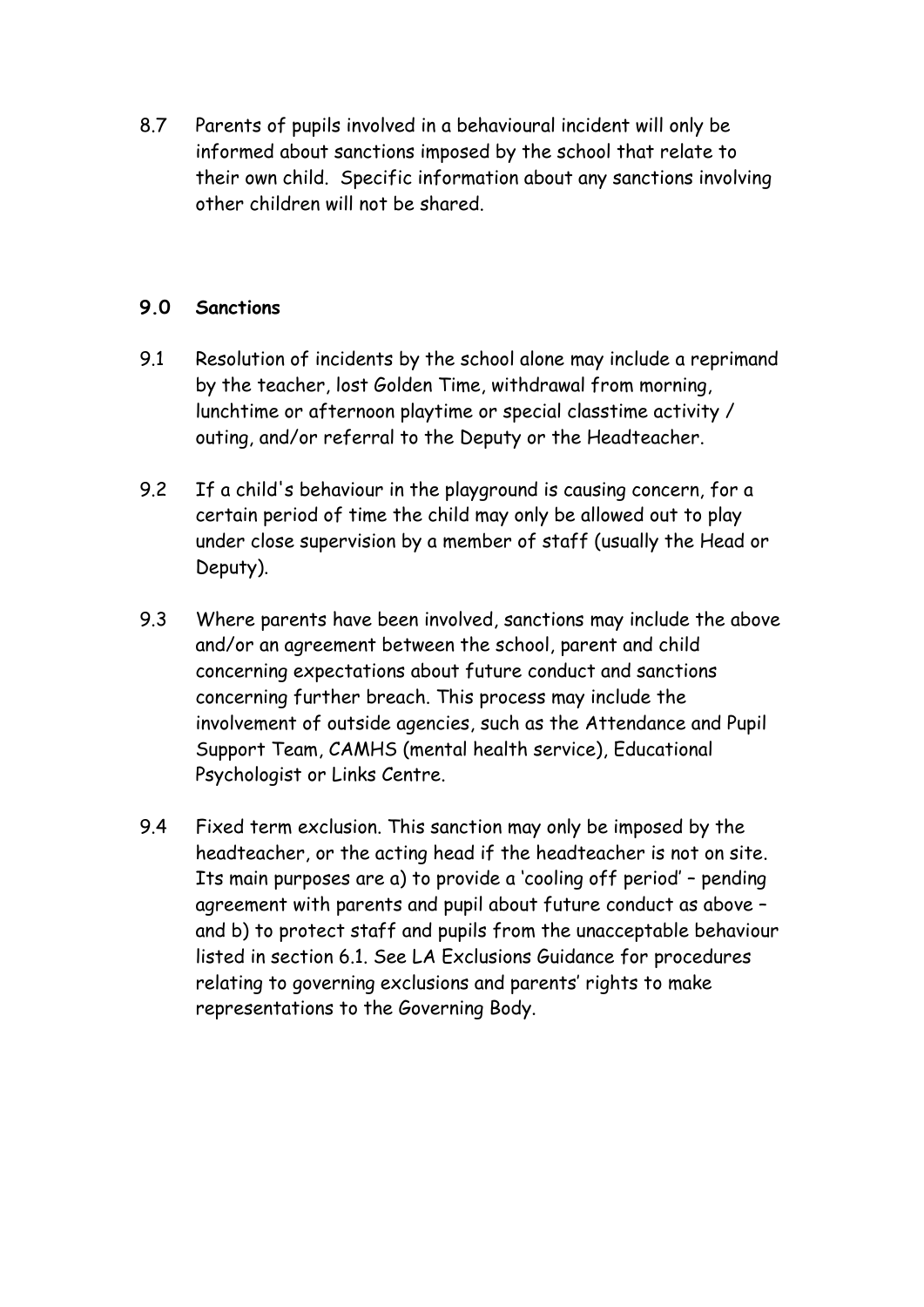- 9.5 Permanent exclusion. This sanction may only be imposed by the Headteacher. It is a measure of the last resort where the school has taken all reasonable steps to avoid excluding the child and allowing the child to remain in school would be seriously detrimental to the education or welfare of the pupil, or to that of others at the school. See LA's Exclusions Guidance for the procedure governing the use of exclusions and parents' rights of appeal.
- 9.6 Pupils' behaviour outside school on school business, for example on residential trips, away school sports fixtures, or school trips, is subject to the school's behaviour policy. Poor behaviour in such circumstances will be dealt with as if it had taken place in school.
- 9.7 Pupils' behaviour in the immediate vicinity of the school, or on a journey to or from school, can be grounds for exclusion. For behaviour outside school, but not on school business, the Headteacher may exclude a pupil if there is a clear link between that behaviour and maintaining good behaviour and discipline among the pupil body as a whole. This will be a matter of judgement for the Headteacher.

#### **ADDENDUM FOR COVID Outbreak Management**

If a COVID outbreak were to occur, the following will apply:

#### *Annex A: Behaviour Principles*

- *following any altered routines for arrival or departure*
- *following school instructions on hygiene, such as handwashing and sanitising*
- *following instructions on who pupils can socialise with at school*
- *moving around the school as per specific instructions (for example, one-way systems, out of bounds areas, queuing)*
- *expectations about sneezing, coughing, tissues and disposal ('catch it, bin it, kill it') and avoiding touching your mouth, nose and eyes with hands*
- *tell an adult if you are experiencing symptoms of coronavirus*
- *rules about sharing any equipment or other items including drinking bottles*
- *amended expectations about breaks or play times, including where children may or may not play*